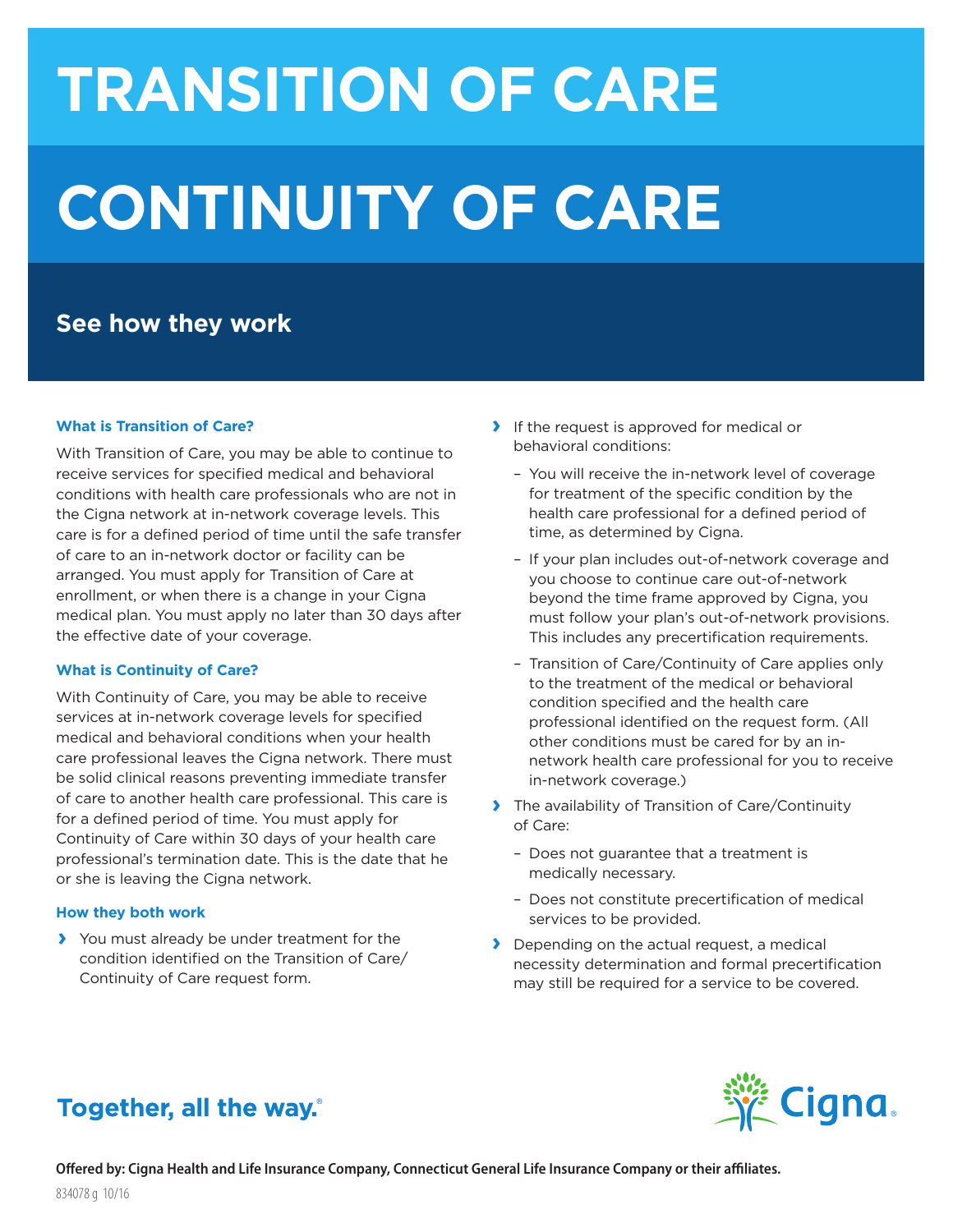#### **Examples of acute medical conditions that may qualify for Transition of Care/Continuity of Care include, but are not limited to:**

- **›** Pregnancy in the second or third trimester at the time of the plan **effective date** or of the health care professional termination.
- **›** Pregnancy is considered 'high risk' if mother's age is 35 years or older, or patient has/had:
	- –Early delivery (three weeks) in previous pregnancy.
	- –Gestational diabetes.
	- –Pregnancy induced hypertension.
	- –Multiple inpatient admissions during this pregnancy.
- **›** Newly diagnosed or relapsed cancer in the midst of chemotherapy, radiation therapy or reconstruction.
- **›** Trauma.
- **›** Transplant candidates, unstable recipients or recipients in need of ongoing care due to complications associated with a transplant.
- **›** Recent major surgeries still in the follow-up period, that is generally six to eight weeks.
- **›** Acute conditions in **active treatment** such as heart attacks, strokes or unstable chronic conditions.
	- "**Active treatment**" is defined as a doctor visit or hospital stay with documented changes in a therapeutic regimen. This is within 21 days prior to your plan effective date or your health care professional's termination date.
- **›** Hospital confinement on the plan effective date (only for those plans that do not have extension of coverage provisions).
- **›** Behavioral health conditions during active treatment.

#### **Examples of conditions that do not qualify for Transition of Care/Continuity of Care include, but are not limited to:**

- **›** Routine exams, vaccinations and health assessments.
- **›** Stable chronic conditions such as diabetes, arthritis, allergies, asthma, hypertension and glaucoma.
- **›** Acute minor illnesses such as colds, sore throats and ear infections.
- **›** Elective scheduled surgeries such as removal of lesions, bunionectomy, hernia repair and hysterectomy.

#### **What time frame is allowed for transitioning to a new in-network health care professional?**

If Cigna determines that transitioning to an in-network health care professional is not recommended or safe for the conditions that qualify, services by the approved out-of-network health care professional will be authorized for a specified period of time (usually 90 days). Or, services will be approved until care has been completed or transitioned to an in-network health care professional, whichever comes first.

#### **If I am approved for Transition of Care/Continuity of Care for one illness, can I receive in-network coverage for a non-related condition?**

In-network coverage levels provided as part of Transition of Care/Continuity of Care are for the specific illness or condition only and cannot be applied to another illness or condition. You need to complete a Transition of Care/Continuity of Care request form for each unrelated illness or condition. You need to complete this form no later than 30 days after your plan becomes effective or your health care professional leaves the Cigna network.

#### **Can I apply for Transition of Care/Continuity of Care if I am not currently in treatment or seeing a health care professional?**

You must already be in treatment for the condition that is noted on the Transition of Care/Continuity of Care request form.

#### **How do I apply for Transition of Care/Continuity of Care coverage?**

Requests must be submitted in writing, using the Transition of Care/Continuity of Care request form. This form must be submitted at the time of enrollment, change in Cigna medical plan, or when your health care professional leaves the Cigna network. It cannot be submitted more than 30 days after the effective date of your plan or your health care professional's termination. After receiving your request, Cigna will review and evaluate the information provided. Then, we will send you a letter informing you whether your request was approved or denied. A denial will include information about how to appeal the determination.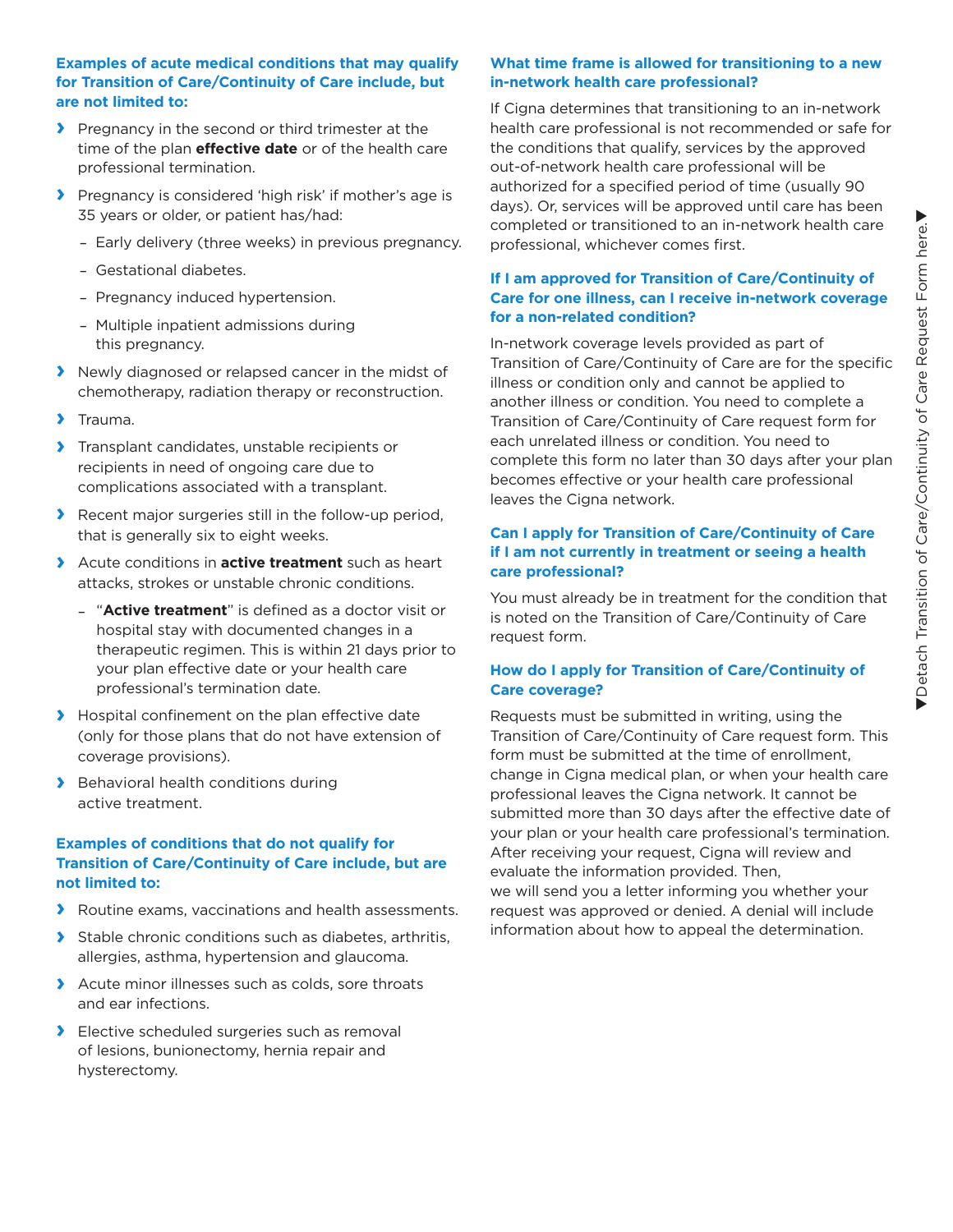## **Cigna Transition of Care/Continuity of Care request form**

See instructions for completing this form on the reverse side.



o New Cigna enrollee (Transition of Care applicant)

o Existing Cigna customer whose health care professional terminated (Continuity of Care applicant)

Use a separate form for each condition. Photocopies are acceptable. Attach additional information if needed.

| Employer            |                                                                                                                                                                 |                                             | Policy# |                                            | Employee Date of Enrollment in<br>Cigna Plan (mm/dd/yyyy) |                                            |           |
|---------------------|-----------------------------------------------------------------------------------------------------------------------------------------------------------------|---------------------------------------------|---------|--------------------------------------------|-----------------------------------------------------------|--------------------------------------------|-----------|
|                     | Employee Name                                                                                                                                                   |                                             |         | Employee Social Security # or Alternate ID |                                                           | Work Phone                                 |           |
|                     |                                                                                                                                                                 |                                             |         |                                            |                                                           |                                            |           |
| Home Address Street |                                                                                                                                                                 | City State                                  |         | 7IP                                        |                                                           | Home Phone/Mobile                          |           |
|                     |                                                                                                                                                                 |                                             |         |                                            |                                                           |                                            |           |
| Patient's Name      |                                                                                                                                                                 | Patient's Social Security # or Alternate ID |         | Patient's Birth Date (mm/dd/yyyy)          | Relationship to Employee                                  |                                            |           |
|                     |                                                                                                                                                                 |                                             |         |                                            |                                                           | $\Box$ Spouse $\Box$ Dependent $\Box$ Self |           |
|                     | Is the patient pregnant and in the second or third trimester of pregnancy? Due Date                                                                             |                                             |         |                                            | (mm/dd/yyyy)                                              | $\Box$ Yes                                 | $\Box$ No |
| 2.                  | If yes, is the pregnancy considered high risk? e.g., multiple births, gestational diabetes.                                                                     |                                             |         |                                            |                                                           | $\Box$ Yes                                 | $\Box$ No |
| 3.                  | Is the patient currently receiving treatment for an acute condition or trauma?                                                                                  |                                             |         |                                            |                                                           | $\Box$ Yes                                 | $\Box$ No |
| 4.                  | Is the patient scheduled for surgery or hospitalization after your effective date with Cigna?<br>$\Box$ Yes                                                     |                                             |         |                                            |                                                           |                                            | $\Box$ No |
| 5.                  | Is the patient involved in a course of chemotherapy, radiation therapy, cancer therapy or terminal care?                                                        |                                             |         |                                            |                                                           |                                            | $\Box$ No |
| 6.                  | Is the patient receiving treatment as a result of a recent major surgery?                                                                                       |                                             |         |                                            | $\Box$ Yes                                                | $\Box$ No                                  |           |
| 7.                  | Is the patient receiving dialysis treatment?                                                                                                                    |                                             |         |                                            |                                                           | $\Box$ Yes                                 | $\Box$ No |
| 8.                  | Is the patient a candidate for organ transplant?                                                                                                                |                                             |         |                                            |                                                           | $\Box$ Yes                                 | $\Box$ No |
| 9.                  | Is the patient receiving mental health/substance abuse treatment?                                                                                               |                                             |         |                                            |                                                           | $\Box$ Yes                                 | $\Box$ No |
| 1 <sup>0</sup>      | If you did not appear "Vee" to any of the above questions, places describe the condition for which the nationt requests Transition of Carel Continuity of Carel |                                             |         |                                            |                                                           |                                            |           |

10. If you did not answer "Yes" to any of the above questions, please describe the condition for which the patient requests Transition of Care/Continuity of Care.

| Please complete the health care professional information request below.<br>11. |                                                                                                                                                                    |  |                          |  |  |  |  |  |  |  |
|--------------------------------------------------------------------------------|--------------------------------------------------------------------------------------------------------------------------------------------------------------------|--|--------------------------|--|--|--|--|--|--|--|
| Group Practice Name                                                            |                                                                                                                                                                    |  |                          |  |  |  |  |  |  |  |
| Health Care Professional Name                                                  | Health Care Professional Phone #                                                                                                                                   |  |                          |  |  |  |  |  |  |  |
| Health Care Professional Specialty                                             |                                                                                                                                                                    |  |                          |  |  |  |  |  |  |  |
| Health Care Professional Address                                               |                                                                                                                                                                    |  |                          |  |  |  |  |  |  |  |
| Hospital Where Health Care Professional Practices                              | Hospital Phone #                                                                                                                                                   |  |                          |  |  |  |  |  |  |  |
| Hospital Address                                                               |                                                                                                                                                                    |  |                          |  |  |  |  |  |  |  |
| Reason/Diagnosis                                                               |                                                                                                                                                                    |  |                          |  |  |  |  |  |  |  |
| Date(s) of Admission (mm/dd/yyyy)                                              | Date of Surgery (mm/dd/yyyy)<br>Type of Surgery                                                                                                                    |  |                          |  |  |  |  |  |  |  |
| Treatment Being Received and Expected Duration                                 |                                                                                                                                                                    |  |                          |  |  |  |  |  |  |  |
|                                                                                | $\mathbf{r}$ , $\mathbf{r}$ , $\mathbf{r}$ , $\mathbf{r}$ , $\mathbf{r}$ , $\mathbf{r}$ , $\mathbf{r}$ , $\mathbf{r}$ , $\mathbf{r}$ , $\mathbf{r}$ , $\mathbf{r}$ |  | $\overline{\phantom{a}}$ |  |  |  |  |  |  |  |

\_\_\_\_\_\_\_\_\_\_\_\_\_\_\_\_\_\_\_\_\_\_\_\_\_\_\_\_\_\_\_\_\_\_\_\_\_\_\_\_\_\_\_\_\_\_\_\_\_\_\_\_\_\_\_\_\_\_\_\_\_\_\_\_\_\_\_\_\_\_\_\_\_\_\_\_\_\_\_\_\_\_\_\_\_\_\_\_\_\_\_\_\_\_\_\_\_\_\_\_\_\_\_\_

12. Is this patient expected to be in the hospital when coverage with Cigna begins or during the next 90 days?  $\square$  Yes  $\square$  No  $\square$  Yes  $\square$  No

13. Please list any other continuing care needs that may qualify for Transition of Care/Continuity of Care. If these care needs are not associated with the condition for which you are applying for Transition of Care/Continuity of Care, you need to complete a separate Transition of Care/Continuity of Care form.

I hereby authorize the above health care professional to give Cigna or any affiliated Cigna company any and all information and medical records necessary to make an informed decision concerning my request for Transition of Care/Continuity of Care under Cigna. I understand I am entitled to a copy of this authorization form. Signature of Patient, Parent or Guardian decrees and the compact of Patient of Date (mm/dd/yyyyy)

\_\_\_\_\_\_\_\_\_\_\_\_\_\_\_\_\_\_\_\_\_\_\_\_\_\_\_\_\_\_\_\_\_\_\_\_\_\_\_\_\_\_\_\_\_\_\_\_\_\_\_\_\_\_\_\_\_\_\_\_\_\_\_\_\_\_\_\_\_\_\_\_\_\_\_\_\_\_\_\_\_\_\_\_\_\_\_\_\_\_\_\_\_\_\_\_\_\_\_\_\_\_\_\_

For medically related services, submit this request form to:

Cigna Health Facilitation Center Attention: Transition of Care/Continuity of Care Unit 3200 Park Lane Drive, Pittsburgh, PA 15275 Fax 866.729.0432

For behavioral health related services please contact Cigna Behavioral Health by calling the customer service phone number on the back of your ID card.

**Transition of Care/Continuity of Care requests will be reviewed within 10 days of receipt. For new Cigna customers, review will occur within 10 days of participant's effective date. Review for Organ Transplant requests may take longer than 10 days.**